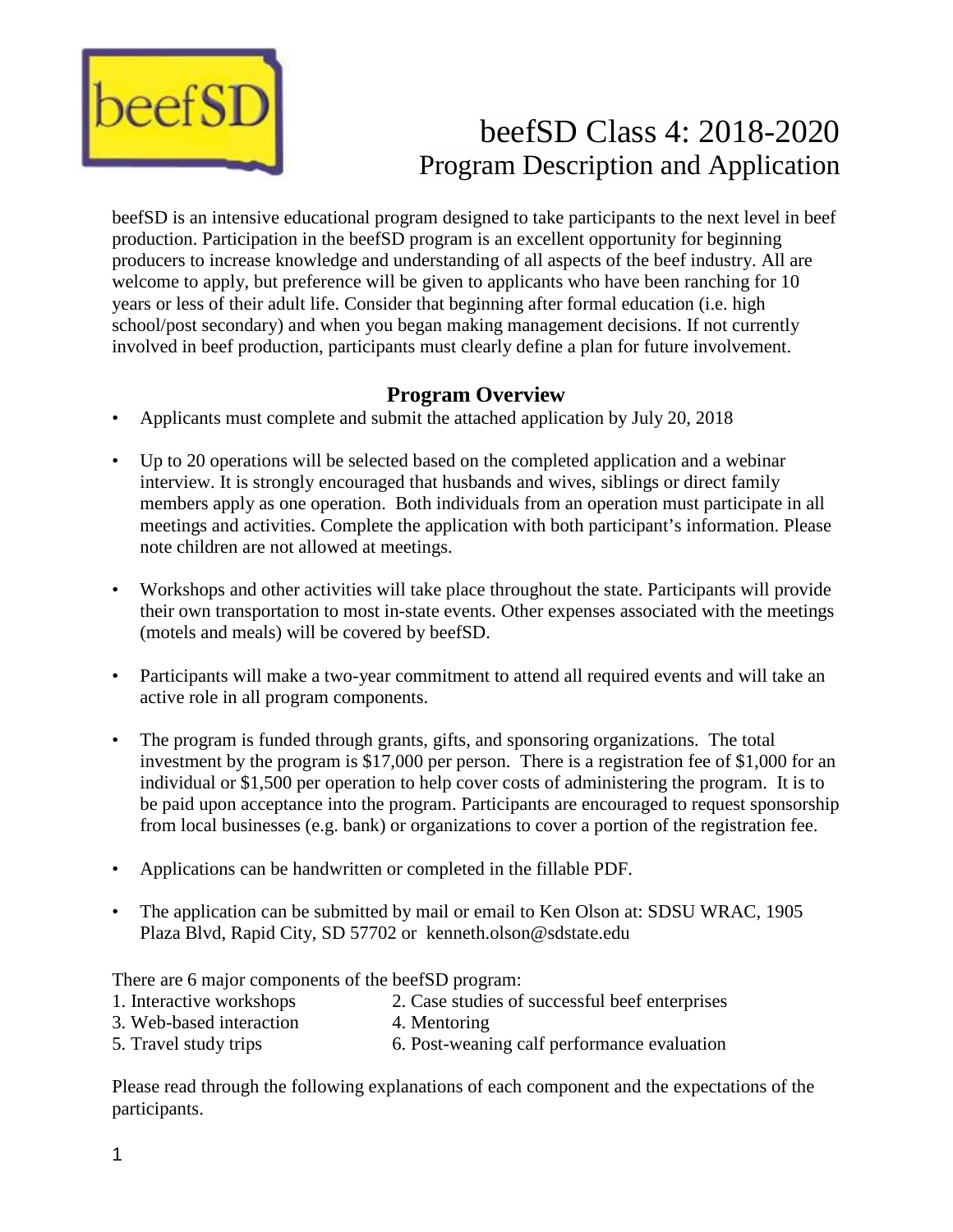#### **Interactive Workshops**

Typically, workshops will consist of a two-day meeting that includes classroom instruction. Four of these meetings will also include a ranch case study. Meetings will generally start mid-morning on the first day and include an overnight stay. The meeting will conclude by 4:00 p.m. the second day. Classroom instruction will cover livestock production, natural resource management, marketing, leadership, human, financial and legal risk management tools. Additional face-to-face meetings will specifically focus on marketing, estate and transition planning, carcass and meat quality, and grazing management.

#### **Case Studies of Successful Beef Enterprises**

Four instructional workshops will include ranch case studies. Successful beef producers will serve as case study coaches, provide tours of their operations and lead discussions about ranch history, management philosophy, and decision-making criteria. Examples of the four production systems that will be studied are: retained ownership to slaughter, seedstock production, grazing management and grass-fed, and alternative enterprises.

#### **Web-Based Interaction**

Throughout this program, participants will interact on webinars and other web-based networking activities. Participants are required to have their own computer with high-speed internet access. At times, participants may be asked to bring a laptop to class. Also, a private Facebook group limited to participants, program team and mentors will allow for an informal exchange of ideas.

#### **Mentoring**

Mentoring relationships with established ranchers and other advisors will be key to beginning rancher success during this project. Mentoring relationships will be developed with case study coaches, other successful established ranchers, agricultural industry professionals and peer mentors led by beefSD alumni. These personal relationships will be established during instructional workshops, individual consultation, exchange of information through web-based technology and during travel study trips. Participants can opt to host ranch visits that will focus on conducting a baseline inventory of their resources, determining goals and identifying potential options to improve profitability. Participants will receive assistance in forming and utilizing a management team. Through the formal classroom process, participants will be introduced to potential people to add to their team, as well as ideas of key team members who could meet specific needs.

#### **Travel Study Trips**

Two trips will be conducted to expand knowledge of the entire U.S. beef cattle industry. **Lack of involvement in the other components of the program may disqualify participants from the out-of-state trips.** The first trip will focus on post-weaning production and will include tour stops in Nebraska, Kansas, and Colorado. It will emphasize the size and scope of the cattle industry. Tour stops may include large commercial feedlots, a processing plant, a replacement heifer development enterprise, Cattlemen's Beef Board Culinary Kitchen and meetings with cattle industry representatives.

The second trip will focus on beef marketing and merchandising in a major urban city. Participants will be exposed to local purchasing opportunities of large city consumers including alternative product markets (grass-fed, natural, organic, and prime-grade restaurant trade). Tour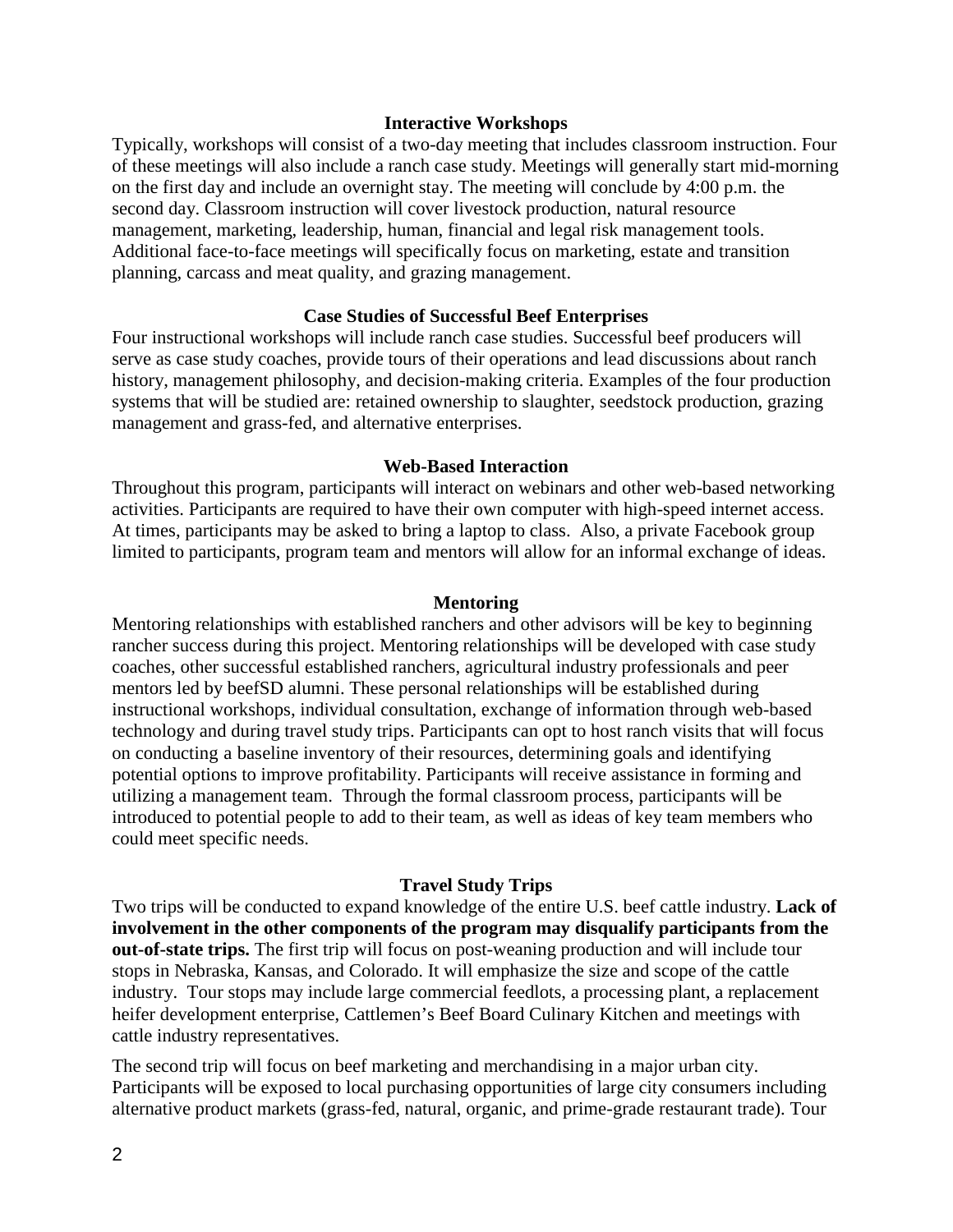stops may include an urban grocery store, a local meat wholesaler, a local farmer's market, an import/export marketer, and an upscale white tablecloth restaurant.

#### **Post-Weaning Calf Performance Evaluation**

Understanding your cattle's post weaning performance is critical to making management decisions based on that information. Each beginning rancher participant is encouraged to place up to five calves into a post-weaning performance evaluation program. Participants will receive feeding performance, economic response, and carcass data on their cattle.

#### **Tentative Timeline**

| Sep. 20, 2018    | 1-Day Introduction Workshop                                  |
|------------------|--------------------------------------------------------------|
| Nov. 2018        | 2-Day Workshop - Case Study                                  |
| Jan. 2019        | <b>BEEF 2020</b>                                             |
| Winter 2019      | 2-Day Workshop-Marketing                                     |
| Summer 2019      | 2-Day Workshop - Estate Transition                           |
|                  | 2-Day Workshop - Case Study                                  |
|                  | Trip $#1$                                                    |
| <b>Fall 2020</b> | <b>Grazing School</b>                                        |
|                  | 2-Day Workshop - Case Study                                  |
|                  | Calves delivered to Post Weaning Calf Performance Evaluation |
| Winter 2020      | 2-Day Workshop- Legislative and Regulatory Engagement        |
| Summer 2020      | 2 Day Workshop - Case Study                                  |
|                  | Trip #2 to Major Urban Center                                |
| <b>Fall 2020</b> | 2-Day Final Workshop                                         |

If you have questions after reading this information, please contact one of the following:

| <b>Name</b>          | <b>Title</b>                     | <b>Phone</b> | Email                       |
|----------------------|----------------------------------|--------------|-----------------------------|
| Ken Olson            | <b>Extension Beef Specialist</b> | 605-394-2236 | Kenneth.Olson@sdstate.edu   |
| <b>Stacy Hadrick</b> | beefSD Coordinator               | 605-347-1195 | Stacy.Hadrick@sdstate.edu   |
| <b>Adele Harty</b>   | Cow/Calf Field Specialist        | 605-394-1722 | Adele.Harty@sdstate.edu     |
| Robin Salverson      | Cow/Calf Field Specialist        | 605-374-4177 | Robin.Salverson@sdstate.edu |
| Amanda Blair         | <b>Extension Meats</b>           | 605-394-2236 | Amanda.Blair@sdstate.edu    |
|                      | Specialist                       |              |                             |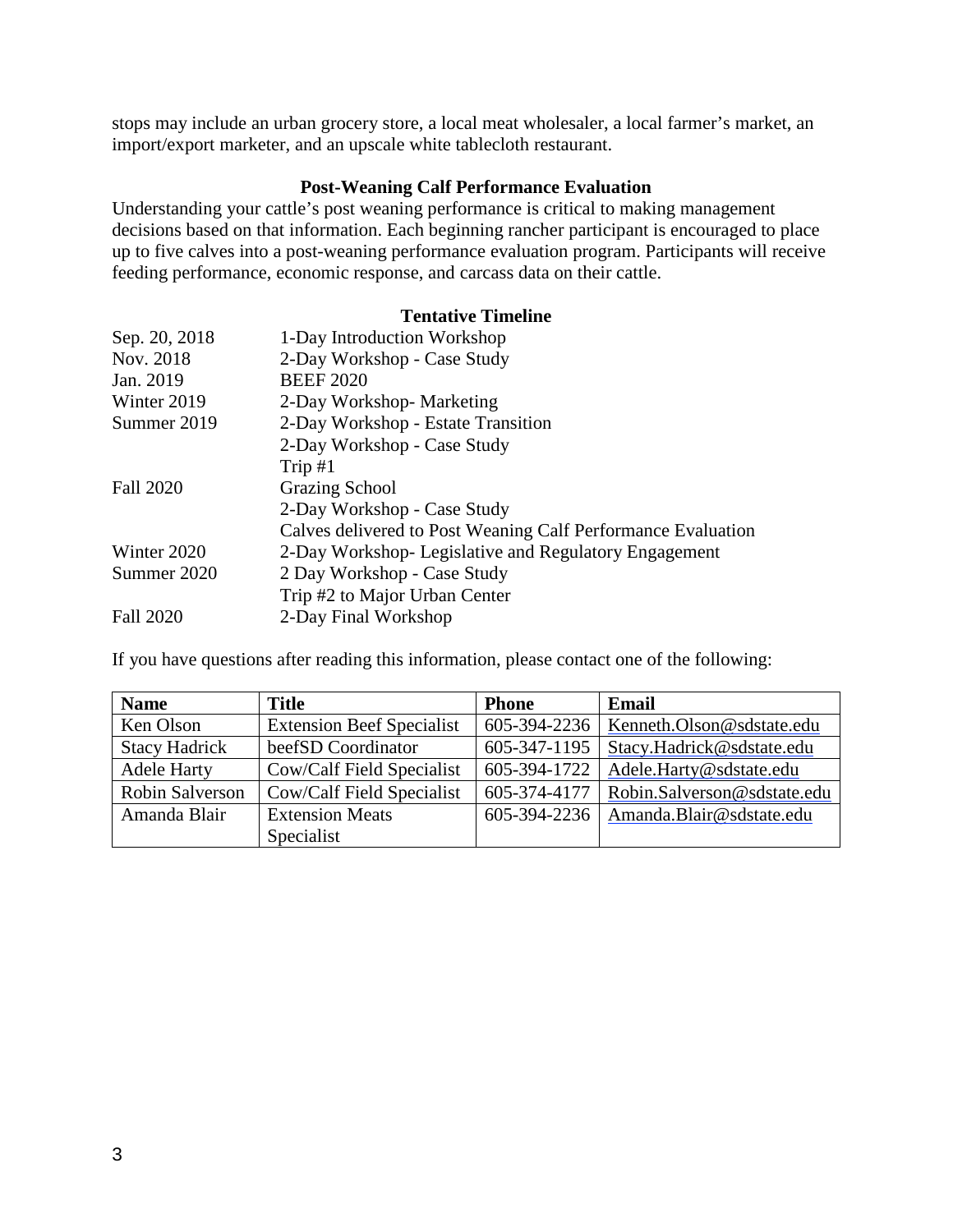## **beefSD Application for Class 4**

**Full Legal Name** (include both participants if applying as a team)

|                                                              | ,我们也不能在这里的时候,我们也不能在这里的时候,我们也不能会在这里的时候,我们也不能会在这里的时候,我们也不能会在这里的时候,我们也不能会在这里的时候,我们也不               |  |
|--------------------------------------------------------------|-------------------------------------------------------------------------------------------------|--|
|                                                              | Preferred to be called if different than given name: ___________________________                |  |
|                                                              | Preferred to be called if different than given name: ___________________________                |  |
|                                                              | Mailing Address                                                                                 |  |
|                                                              |                                                                                                 |  |
|                                                              |                                                                                                 |  |
|                                                              |                                                                                                 |  |
|                                                              | When considering your adult life, please indicate how many years you have been                  |  |
| Are you active or retired military? Yes _________ No________ |                                                                                                 |  |
| a youth, own livestock but work off the ranch, etc.).        | Give a brief description of your past experiences in production agriculture (Example: worked as |  |

Describe your current agricultural involvement. (For example, if you are currently ranching include size and scope of operation, have a job outside of ranching, etc?)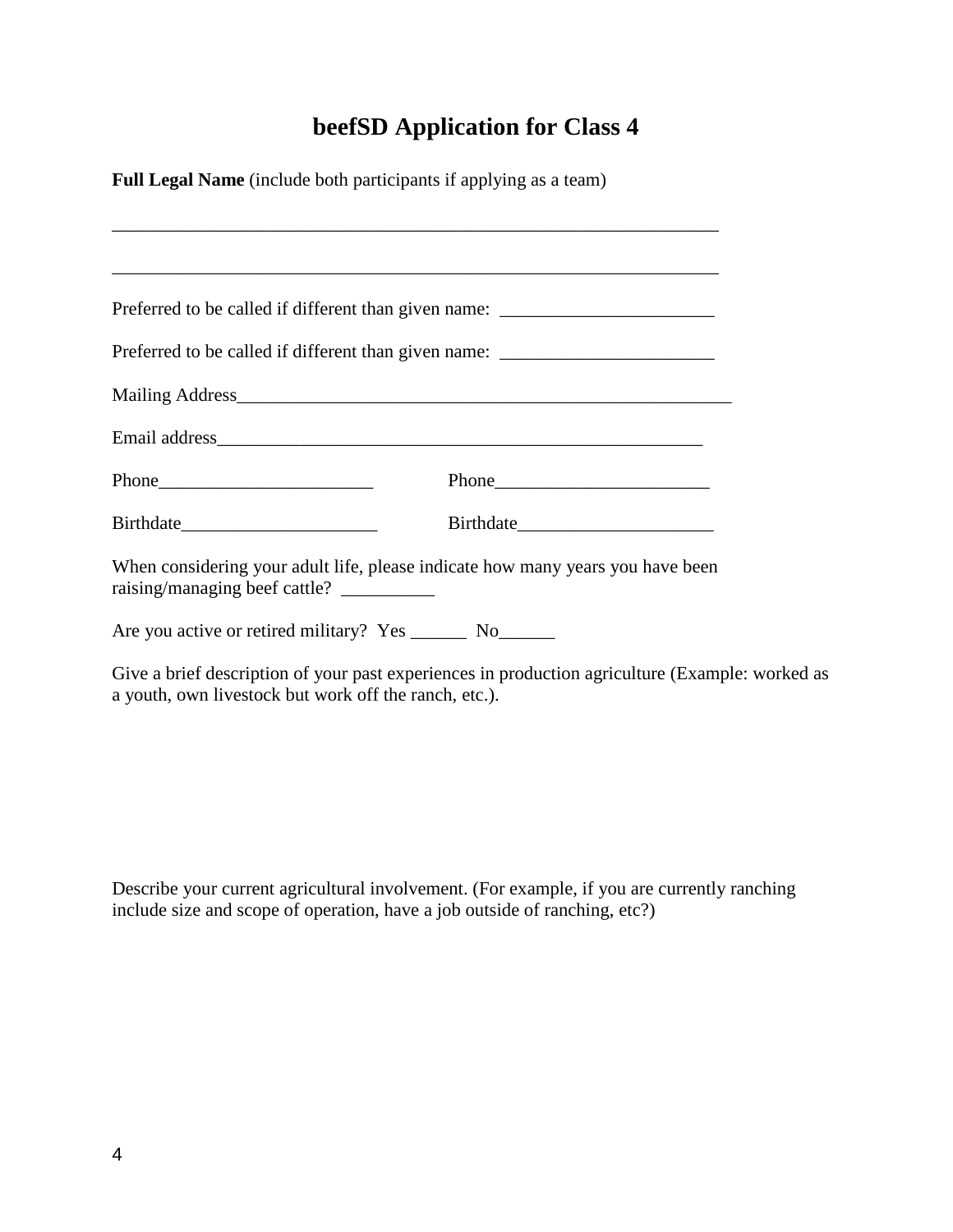List your goals for the next 5 years and 10 years. (Please be specific and include both personal and business goals).

List 3 things you expect to gain from this experience.

List people with whom you currently consult before making management decisions. (e.g., accountant, banker, mentor, attorney, etc.)

List 2 personal references (with contact information) that would be willing to describe your involvement in and commitment to the beef cattle industry for our application review process.